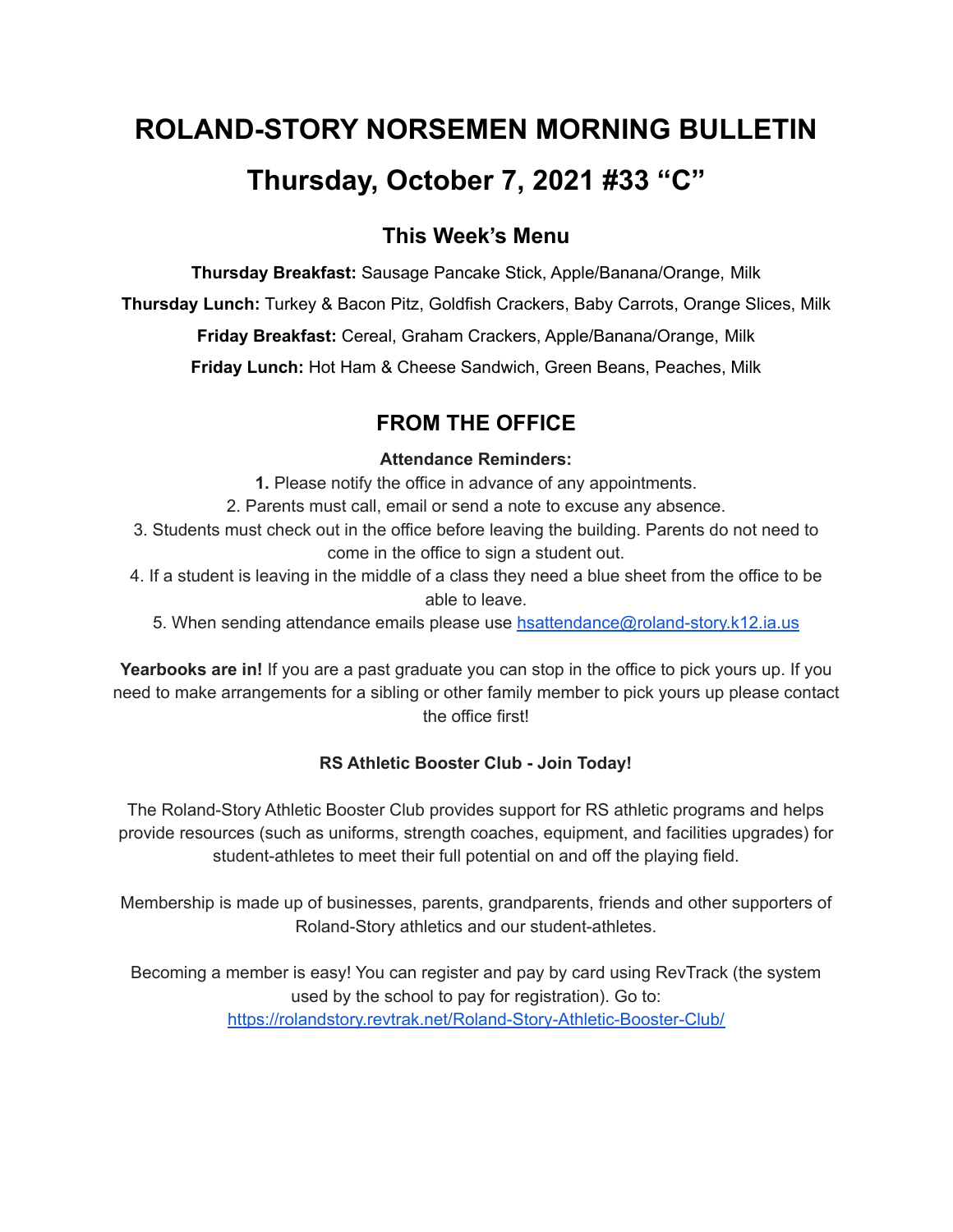You can also fill out a membership card at this week's home varsity football game and next week's home volleyball games (a membership table will be set up by the concession stand each night) or email us at rolandstoryboosters@gmail.com for more information.

Now through October 5th, each new membership will be entered into a drawing for a Friday Family Fun Pack (including free admission and concession vouchers for the night of your choice).

Join today to help elevate our RS athletic programs to the next level!



# **[COUNSELOR](https://docs.google.com/document/d/1vmwczNPbDzXe9vFaG5LJMQ7NYDv-i4oQJHybqA65TUc/edit?usp=sharing) FOLDER (9-12)-Click here**

#### **Scholarships**

[StudentsScholarships.org](https://drive.google.com/file/d/1qbbp7lqeWGlW0ouOHrSolpv8U_P4g6cU/view) 1) YDI Scholarship- \$2,222 due 10/29 2) Voice of Democracy Scholarship- \$30,000 due 10/31 3) Scaredy Cat Scholarship- \$2,000 due 10/31 4) Stokes Educational Scholarship Program- \$30,000 due 10/31 5) Vivo Scholarship- \$1,000 due 10/31 6) Bold.org Community Scholarship- \$5,000 due 10/31 7) Cappex Scholarship- \$1,000 due 10/31 8) Discover Prudential Emerging Visionaries- \$15,000 due 11/4 9) Elks Most Valuable Student Competition- \$50,000 due 11/15 10) Real World Design Challenge Scholarships- \$50,000 due 11/20 11) Lamber-Goodnow Scholarships- \$6,000 due 12/1 12) Chuck Hall Star of Tomorrow Scholarship- \$2,000 due 12/1 13) Stand Up to Distracted Driving Scholarship- \$2,000 due 12/1 14) North American Van Lines Logistics Scholarship- \$1,000 due 12/15 15) Medical Scrubs Collection Scholarship- \$1,000 due 12/15

# **ATHLETIC ACTIVITIES FOR THE WEEK**

**Thursday 10/7** JV/Varsity Cross Country @ South Hamilton 4:30pm